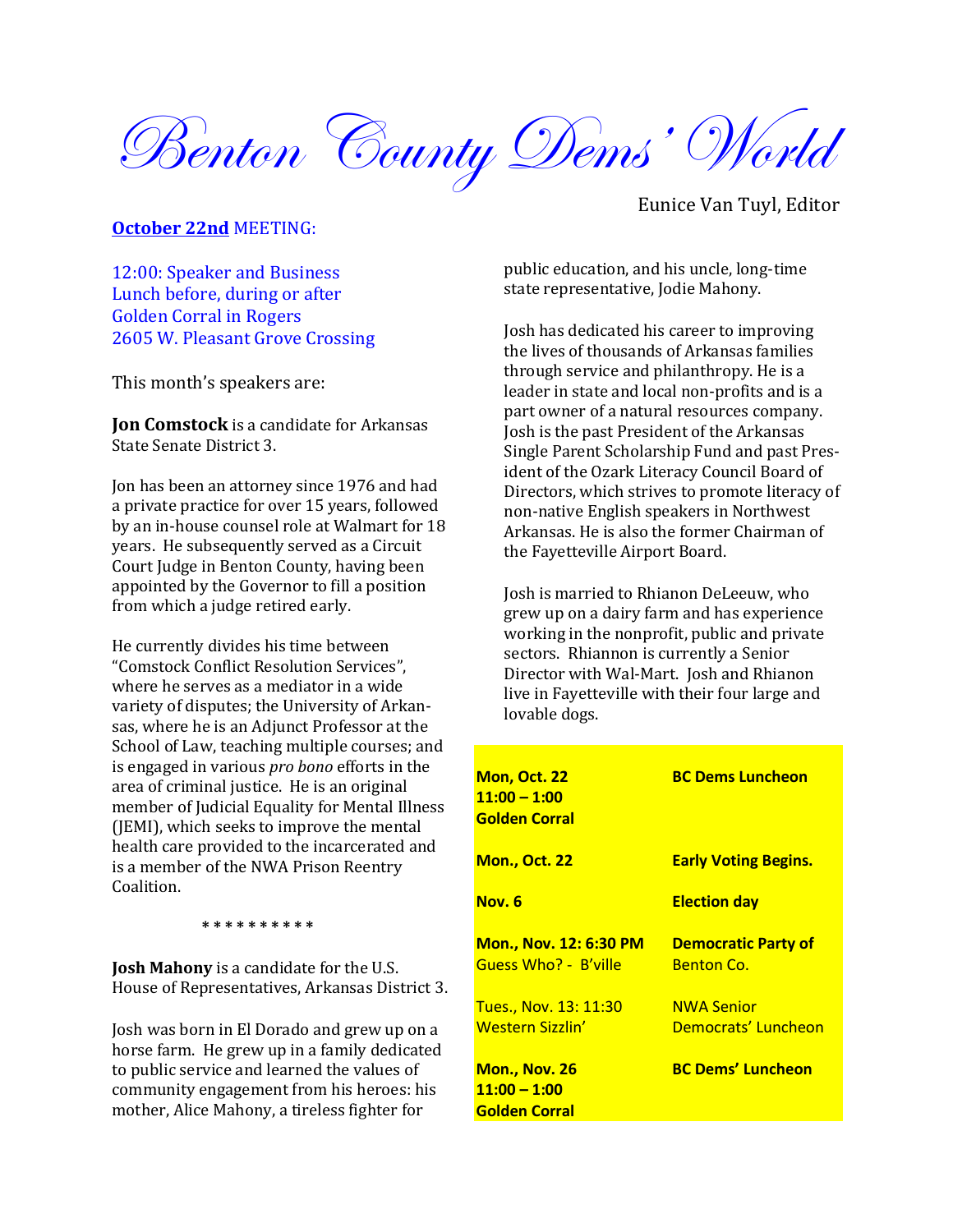Every **Tuesday** and **Friday, Celeste Williams'** campaign will be door knocking in **Bella Vista** from 5:30 to 7:30. Meet at the Harps Grocery parking lot (on Lancashire at Town Center East side) at 5:30. Every **Saturday** they will canvass **Rogers** from 1:30-4:00pm. Meet at Democratic Party Headquarters 1019 N 2nd Street in Rogers. Every **Sunday** they will canvass Pea Ridge from 1:30 to 4:00. Meet at the Pea Ridge Cafe, 467 Lee Town Road. Questions? Contact volunteer coordinator Larry Concannon at 479-381-7443.

Gayatri Agnew's campaign will canvass every Sunday from 2:00 to 4:00, will phone bank every Monday from 6:00 to 8:00, and will canvas every Tuesday from 5:50 to 7:30.

Josh Mahony's campaign canvasses and phone banks every evening.

### **Richard A. Bland, President**

くくうつうつうくく くうしゅんしょ ぐうしこくぐつ くろうつくそうしょくこ

BC Dems has experienced several positive developments during the past month which will help pave the road to the future. These positives result from actions of the most important people in BC Dems, you, the members.

We have a slate of officers for 2019. Secretary Diana Kolman has expressed a willingness to serve another term, as has Treasurer David Cauldwell. Eunice Van Tuyl, my predecessor in this office, who presided over BC Dems very ably in 2016, is the candidate for President. Julia Kilbourne-Bailey, who became a member earlier this year, is the Nominating Committee's choice for Vice President. This slate was presented at the September meeting, and the membership will vote on accepting it in November.

We owe our gratitude to the Nominating Committee, which consisted on Dr. Michael Reese, Harrell Simpson, and Bill Beck, for recruiting this slate of candidates. When you see one of them, tell him "Thanks."

Checks to candidates went out during the past month. The total distributed this round was \$3,000. This brings our total for this election cycle to approximately \$11,000.

Congratulations to Harrell Simpson for his winning bid of \$600 for the large, framed photo of the 1963 dedication of Greer's Ferry Dam. Harrell reports that he attended the event, which included one of President Kennedy's last public speeches before his assassination. This month we will auction a portrait of the Clinton family by Wanda Roe, of Pea Ridge, a longtime Democrat. This is our last newsletter before the election. All of you are regular voters and need no urging to get to the polls. But please also urge others to vote, remind them often, even offer to take them to their polling places. To win, we must have turnout.

It is time to renew your BC Dems membership for 2019. The form is on our website, [bcdems.org,](http://bcdems.org/) under the tab "Get Involved." You can mail it in, or renew at the meeting.

Arkansas is one of only 13 states that do not have on-line voter registration. Susan Inman, our candidate for Secretary of State, vows to make this possible.

## **In Benton County, residents may vote at any polling place.** All have new voting machines this year.

If your name or address have changed, it is much easier to notify the County Clerk ahead of the day you're voting. You do not want to have to wait in line at the polls while they try to call in for you to get this changed before you may vote!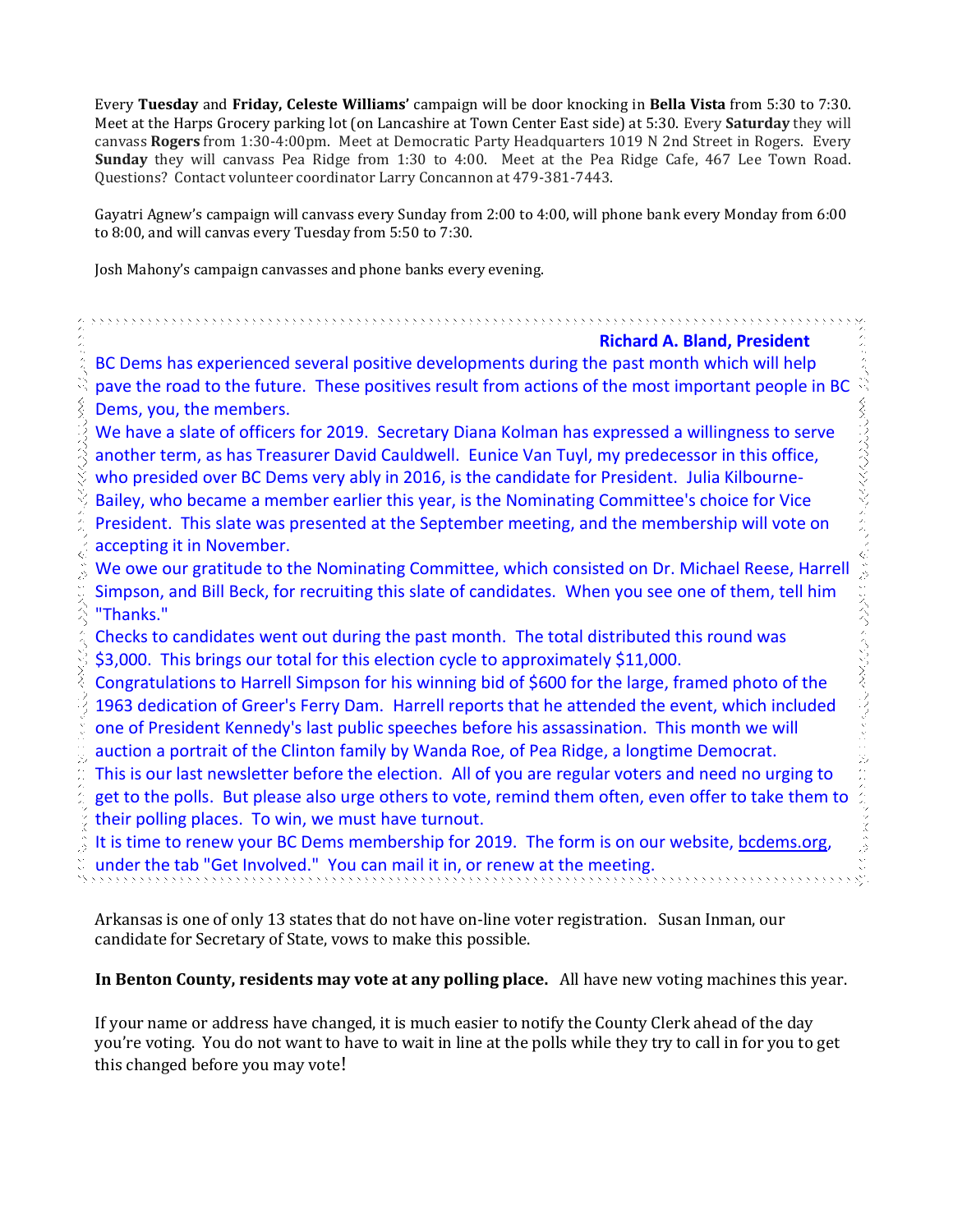| <b>Treasurer's Summary Sept., 2018</b> |                                                                                               | by David Cauldwell, Treasurer                         |           |        |
|----------------------------------------|-----------------------------------------------------------------------------------------------|-------------------------------------------------------|-----------|--------|
| <b>Beginning Balance:</b>              |                                                                                               | \$3,385.39                                            |           |        |
| Income:                                | <b>Blue Bowls:</b><br>Dues:<br><b>Newsletter Postage:</b><br><b>Silent Auction:</b><br>Total: | \$75.00<br>\$40.00<br>\$10.00<br>\$600.00<br>\$725.00 | Expenses: | \$0.00 |
| <b>Ending Balance:</b>                 |                                                                                               | \$4,110.39                                            |           |        |

## **BENTON COUNTY DEMS' General Meeting Sept. 24, 2018 Golden Corral in Rogers.**

President Richard Bland called the meeting to order at 12:05. He welcomed new attendees, guests and visitors. Mary Ann Boyer led us in the pledge of allegiance. Suzanne Miltich then introduced the following speakers: Brie Madden, candidate for JP District 6; Rachel Slaton, speaking for her husband, Sam Slaton, candidate for JP District 8; and Asele Mack, candidate for JP District 15.

Brie Madden, a practicing attorney who also works for a local non-profit, spoke first. She described herself as a natural advocate for underdogs. She wants to serve on the Quorum Court because her district is experiencing much growth and needs to plan for future needs, especially roads. Brie asked for help knocking on doors, participating in phone banks, and writing postcards. Her contact info will be supplied via email to BC Dems members.

Rachel Slaton spoke for her husband who teaches at the Thaden School in Bentonville. She said Sam is running because he wants to see more diversity of thought and opinion on the Quorum Court. He also hopes to model civic engagement for young people. Sam wants to end Bentonville's participation in the 287-G program, expand the county's recycling program, explore alternatives to juvenile detention by offering job training, and push for a comprehensive land-use plan. He asked for help canvassing and writing postcards, and his contact information will be supplied via email.

Asele Mack is currently a librarian at NWACC. She is originally from Russia and feels newcomers to this community have much to offer. She, too, feels there is too much complacency among current Quorum Court members, and she pointed out that although there are 15 members on the Quorum Court, only four of them are women. She also asked for help getting her signs out, canvassing and telephoning. Her information will be emailed to members.

Following the speakers, the minutes and treasurer's reports for the August meetings were approved unanimously.

Dr. Michael Reese of the Nominating Committee presented the slate of officers for the coming year: President – Eunice Van Tuyl, Vice President – Julia Kilbourne-Bailey, Secretary – Diana Kolman, and Treasurer – David Cauldwell.

Richard called for nominations from the floor. There were none. Mary Ann Boyer moved the slate of officers be approved as presented. Bill Beck seconded the motion, and it passed.

•Thurman Metcalf reported from the Democratic Party of Benton County. He thanked everyone for their support and attendance at Saturday's Little Flock Picnic where approximately \$9,000.00 was raised.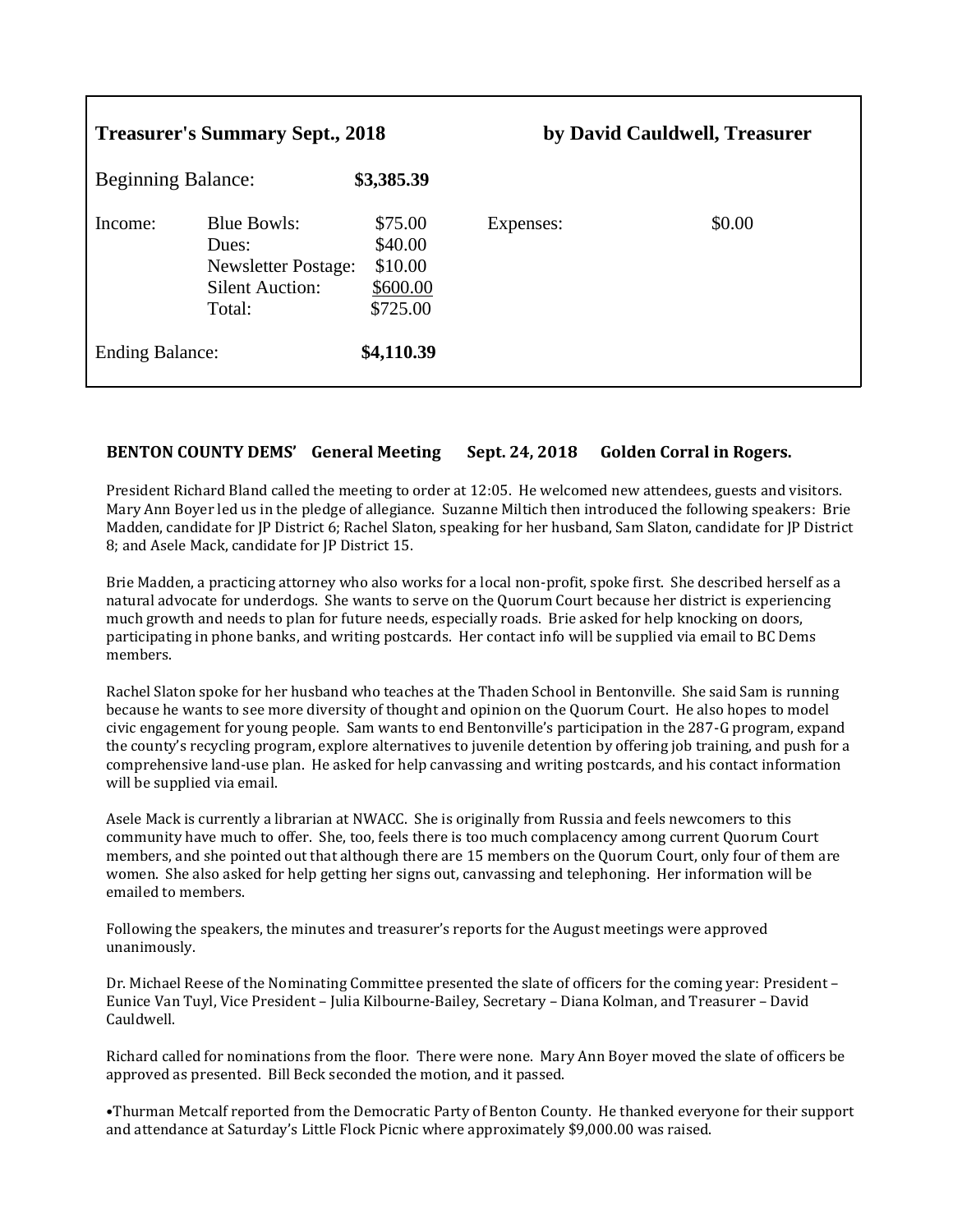•Connie Hoffman asked members to sign up to work at the party headquarters. In addition to working in the office, there are still get-out-the-vote packets to be distributed. Those wanting to volunteer should call the headquarters at 479-987-0714 or call or text Sharon Carter at 479-721-1633.

•Bill Beck reminded everyone of the movie fundraiser, Michael Moore's Fahrenheit 11/9, this Saturday, Sept. 29, at 10:00. It has been moved to the Malco Pinnacle Theater. The cost is \$15.00, and proceeds benefit the Benton County Democratic Central Committee.

•Larry Concannon asked for help canvassing and distributing signs and stickers for Celeste Williams, candidate for House District 95.

•Jené Huffman-Gilreath, candidate for House District 94, reminded those present that Saturday has been declared a "Day of Action" in Rogers. Her campaign will be working to get out the vote. She is also in the process of filming a TV commercial and hopes to raise \$10,000.00 to see her through the rest of the campaign.

•Blanca Estevez with the "Give Back" initiative announced that she has registered 30 students from Decatur High School and that she will be taking them on a field trip to vote Nov. 6. She needs breakfast money to feed the entire school (560 students).

•Suzanne Miltich announced a soup supper on Oct. 11, from 5:30 to 7:30 at 1400 W. Walnut, to benefit Celeste Williams' campaign.

•Asele Mack said candidates are organizing a weekly sign holding from 5:30 to 7:30 on the Bentonville Square.

•Shawn Wright, candidate for Rogers City Council, introduced himself. He is interested in seeing that immigrants are treated fairly and that growth in the downtown area is productive.

•Rey Hernandez reminded everyone that October is Hispanic Heritage Month, and asked all present to encourage Hispanics to vote.

•The photographic print of the 1963 Greers Ferry dam dedication was auctioned to Harrell Simpson for \$600.00.

The next meeting is Oct. 22nd at the Golden Corral. Speakers will be Jon Comstock and Josh Mahoney. The meeting adjourned at 1:07 p.m.

#### Our candidates for next year:



For President: Eunice Van Tuyl has a B.A. in French, English and Spanish, and an M.A. in French. She taught for 33 years and took students on lengthy trips abroad. Eunice served as a representative in local, state (ISEA) and national (NEA) organizations for many years and held various leadership positions for them and the Iowa Foreign Language Association. She worked for the Democratic Party and says one of her greatest regrets at leaving Iowa is missing its first-in-the-nation caucuses and meeting all the Presidential candidates one on one.

Eunice and her husband Jim enjoy movies, cards and the activities at Crystal Bridges. Their passions are international travel, charity work, education and, of course, politics.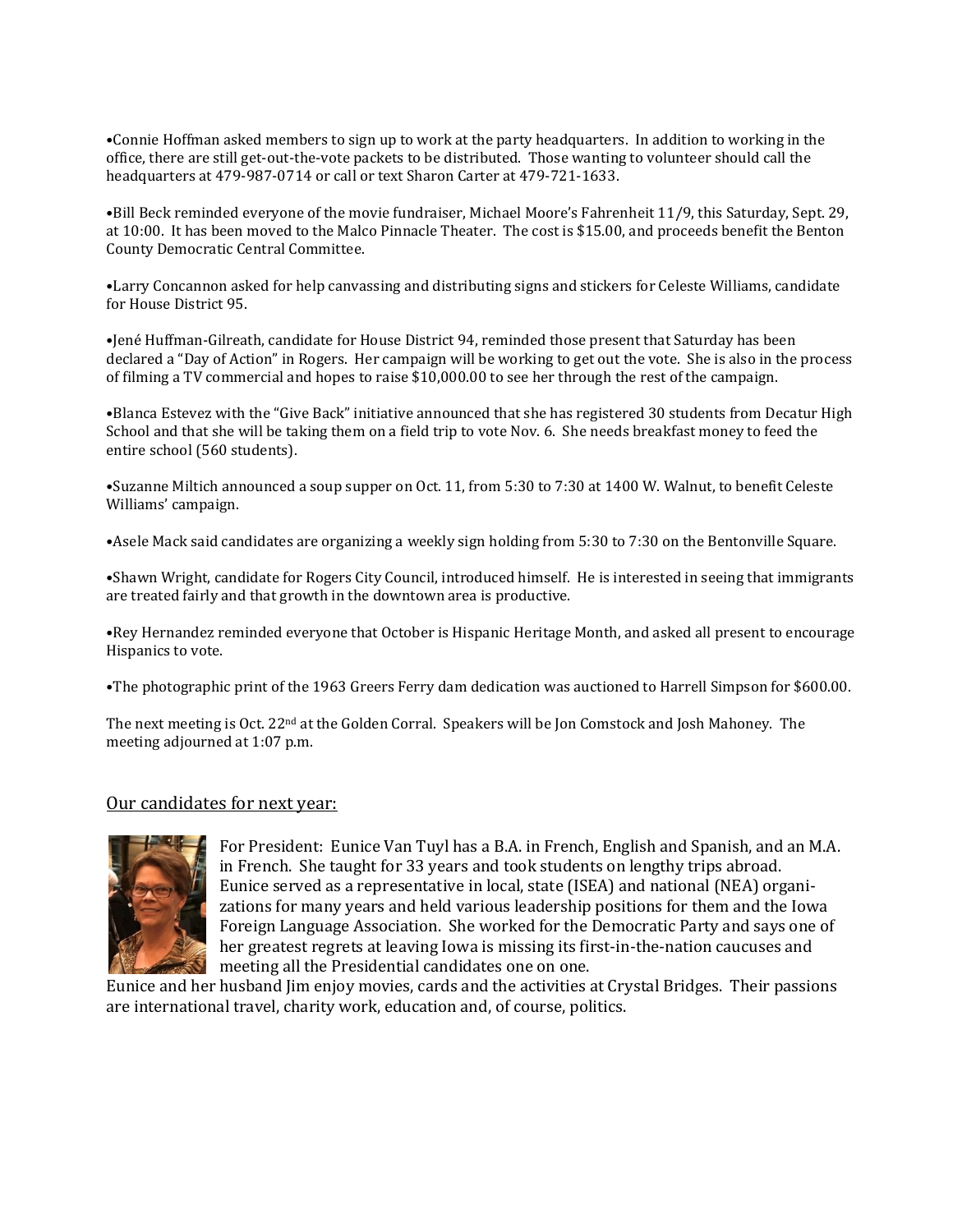

For Vice-president: **Dr. Julia Kilbourne-Bailey** is a long-time active Democrat. She most recently lived in the United Kingdom and was active in the Democrats Abroad chapter. Born and raised in Los Angeles, she has since lived and worked in different parts of the world promoting health, ethics and human rights programs for business, civil society, and institutions. Julia moved to Northwest Arkansas with her husband and daughter four years ago and works on a number of community based initiatives.



For Secretary: **Diana Kolman** has been a resident of Rogers since 1972 when her husband Maurice (the former Rogers Director of Transportation and Planning, now deceased) moved the family to Northwest Arkansas. She returned to college in the late '80s and earned her degree in education from the University of Arkansas in 1989. She taught journalism at Rogers High School for the next 21 years, retiring in 2011. After retiring, Kolman, a lifelong Democrat, found time to become involved in volunteer activities, and now her two passions are the Rogers Public Education Foundation and the Benton County Dems.



For Treasurer: **David Cauldwell,** a Rogers native, graduated from the U. of A. with a B.A. in Public Administration. He worked for the Arkansas Commission on Crime and Law Enforcement and State Revenue Department and was an Administrative Assistant to a Benton County Judge. He was then elected to serve as County Tax Collector until he was hired as Business Manager for the Rogers schools.

In 2005 David was named the Arkansas School Business Administrator of the year for Arkansas. He has been elected a Board member to represent Arkansas School support

staff on the Arkansas Teacher Retirement Board.

An estimated 15 million people were registered but didn't vote in 2016 because of transportation issues.

In an attempt to get out the vote in a contentious election year, Lyft announced in August it would offer free and discounted rides to the polls on Nov. 6. Organizations including Vote.org and TurboVote will help distribute nationwide 50% off codes for the Lyft app. And Lyft will also provide free rides through nonpartisan, nonprofit partners such as Voto Latino to help members of underserved communities who historically have had a harder time getting to the polls.

Uber is partnering with Democracy Works and #VoteTogether to provide promo codes for free rides to voters across the U.S. on Nov. 6. Riders will be able to look up their designated voting location by entering their home address into the app.

An important lesson learned from the last two years is that every vote counts. That's why it's critical to mobilize and engage voters—not just in presidential elections, but all the time. Black women know this well. It's how they helped Democrats win important victories in the South in 2017. And it's why black women are once again focused there for the midterms.

A coalition of local, state, and national black women's groups are [planning get-out-the vote](https://www.usatoday.com/story/news/2018/07/10/black-women-civic-groups-ramp-up-efforts-south/772971002/)  [campaigns](https://www.usatoday.com/story/news/2018/07/10/black-women-civic-groups-ramp-up-efforts-south/772971002/) targeting black voters in Alabama, Florida, Georgia, and Mississippi. The coalition includes the organizations Black Voters Matter, the Black Women's Roundtable, and Southern Rural Black Women's Initiative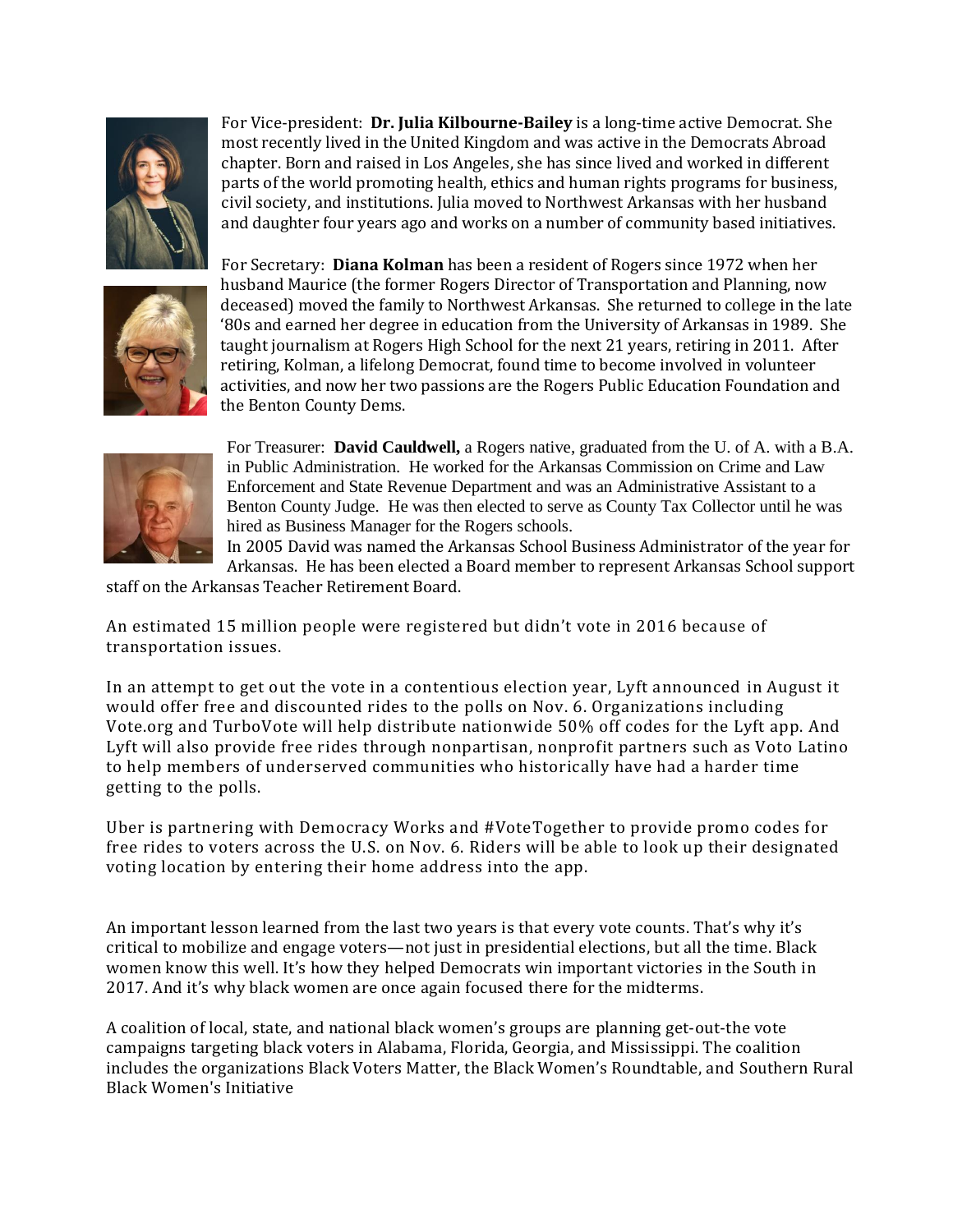Black Voters Matter began their work this summer by launching "The South is Rising" tour. The group is specifically reaching out to black rural voters who are often marginalized and ignored. In addition to registering voters, they hold forums on the history of voting rights in each state.

Trump campaign chair: Guilty Trump personal attorney: Guilty Trump deputy campaign chair: Guilty Trump National Security Advisor: Guilty Trump foreign policy advisor: Guilty Some witch hunt, huh?

Secretary of State Mike Pompeo announced that the U.S. is sharply reducing the number of refugees that it will accept from 45,000 to 30,000 in 2019, the lowest since the program began in 1980.

*Beware*: By next year, nearly half of our cell phone calls will be scams, nearly 3.4 **b**illion each month.

While 0.6 percent of the U.S. adult population are lawyers, **41 percent** of the 113<sup>th</sup> Congress are. Members of Congress are sixty-eight times as likely as all American adults to have practiced law.

## Nearly **10 million people will die** of cancer this year and there will be **18.1 million new cases.**

**30 million people** in the U.S. have one of 7,000 rare diseases (those with fewer 200,000 diagnoses).

President Trump campaigned on lowering the costs of medications. In the first seven months of 2018, for every price that was cut, **96** were raised

\* There is nowhere on earth where women have the same opportunities as men. Nowhere. This may have something to do with 130 million girls who are not in school. That's so many girls that if they made up their own country, they would be 10th on the list of the world's most populous countries.

\* Iceland has been ranked as the most gender-equal country by the World Economic Forum for nine years in a row. Iceland has the best track record on gender equality in the world, [according](http://reports.weforum.org/global-gender-gap-report-2016/economies/#economy=ISL) to the World [Economic](http://reports.weforum.org/global-gender-gap-report-2016/economies/#economy=ISL) Forum. Nearly half of their parliamentarians are women, 44% of CEOs are women, and there has been a female President for 20 of the last 50 years.

\* Equal pay for equal work has been mandated by Icelandic laws since 1961. Companies in Iceland are required to demonstrate that they pay male and female employees fairly — without gender discrimination. Failing to do so can result in daily fines. But the country still had a persistent pay gap of [just](http://www.statice.is/publications/news-archive/wages-and-income/unadjusted-gender-pay-gap-2016/) over 16 [percent](http://www.statice.is/publications/news-archive/wages-and-income/unadjusted-gender-pay-gap-2016/) as of last year. The gap exists across all occupational groups. Iceland's new law applies to companies with 25 employees or more. Every three years, the companies will need to confirm that they are paying men and women equally for jobs of equal value. If they aren't certified, a daily fine will stack up. Functionally, the law will also block pay discrimination on "race, religion, disability, occupational disability, age and sexual orientation grounds,"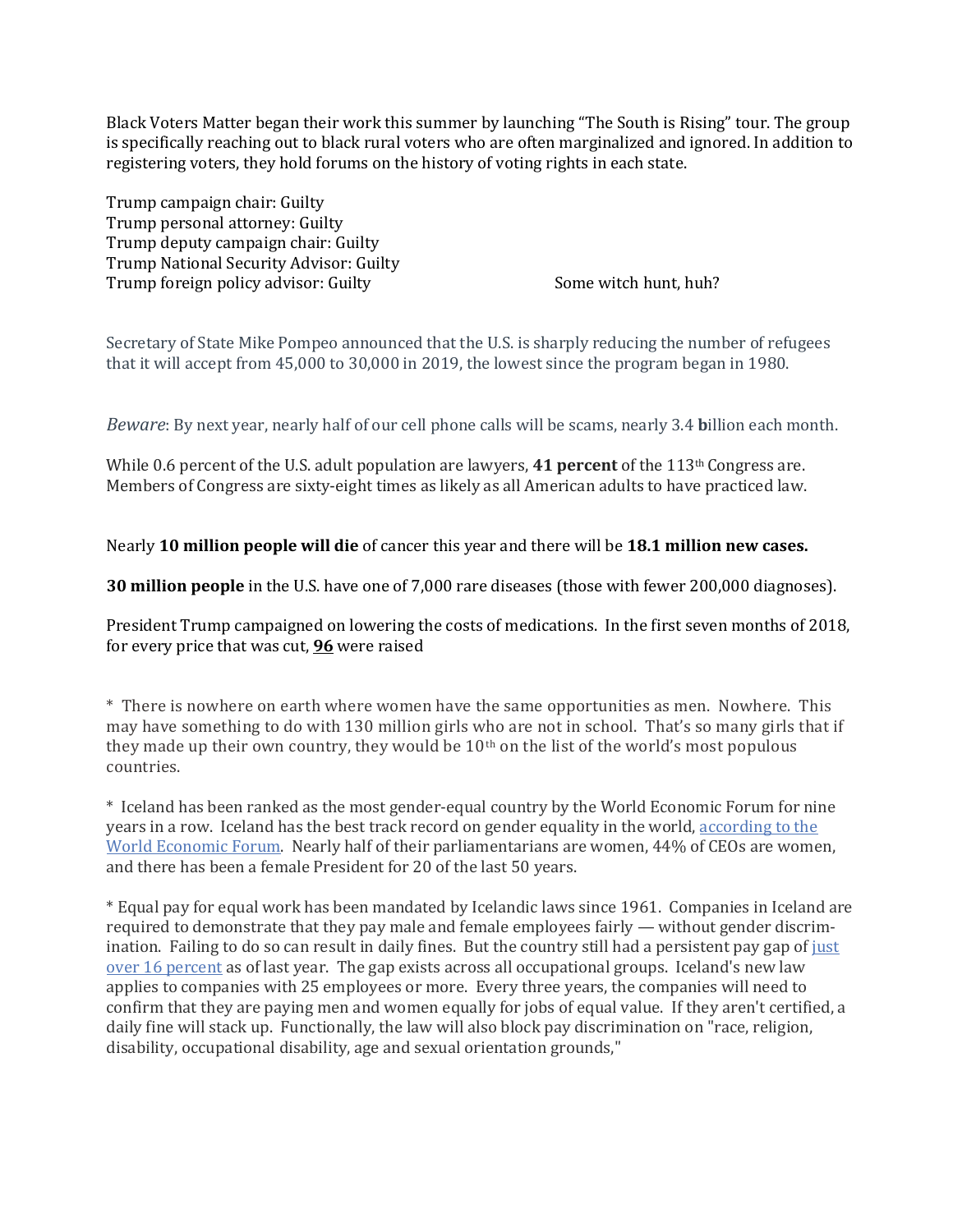\* On Oct. 26, 2017, Jacinda Aedern, 37, became the world's youngest female leader as Prime Minister of New Zealand. On June 21, 2018, she became the second world leader to give birth while in office. (The first was Pakistan's Benazir Bhutto in 1990.)

\* Stacie Cunningham has become the first woman president of the New York Stock Exchange in its 126-year history.

Muriel Siebert became the first female member of the NYSE in 1962, 170 years after its founding in 1792, after being turned away by the first nine men she asked to sponsor her.

\* Joan Singer, an engineer whose 32-year career with NASA began with an internship, was named the first woman to serve as permanent director of the agency's Marshall Space Flight Center in Huntsville, AL, which has 6,000 employees and a \$2.8 billion budget.



# **LITTLE FLOCK PICNIC**

 **OUR CANDIDATES**



**THE CROWD**